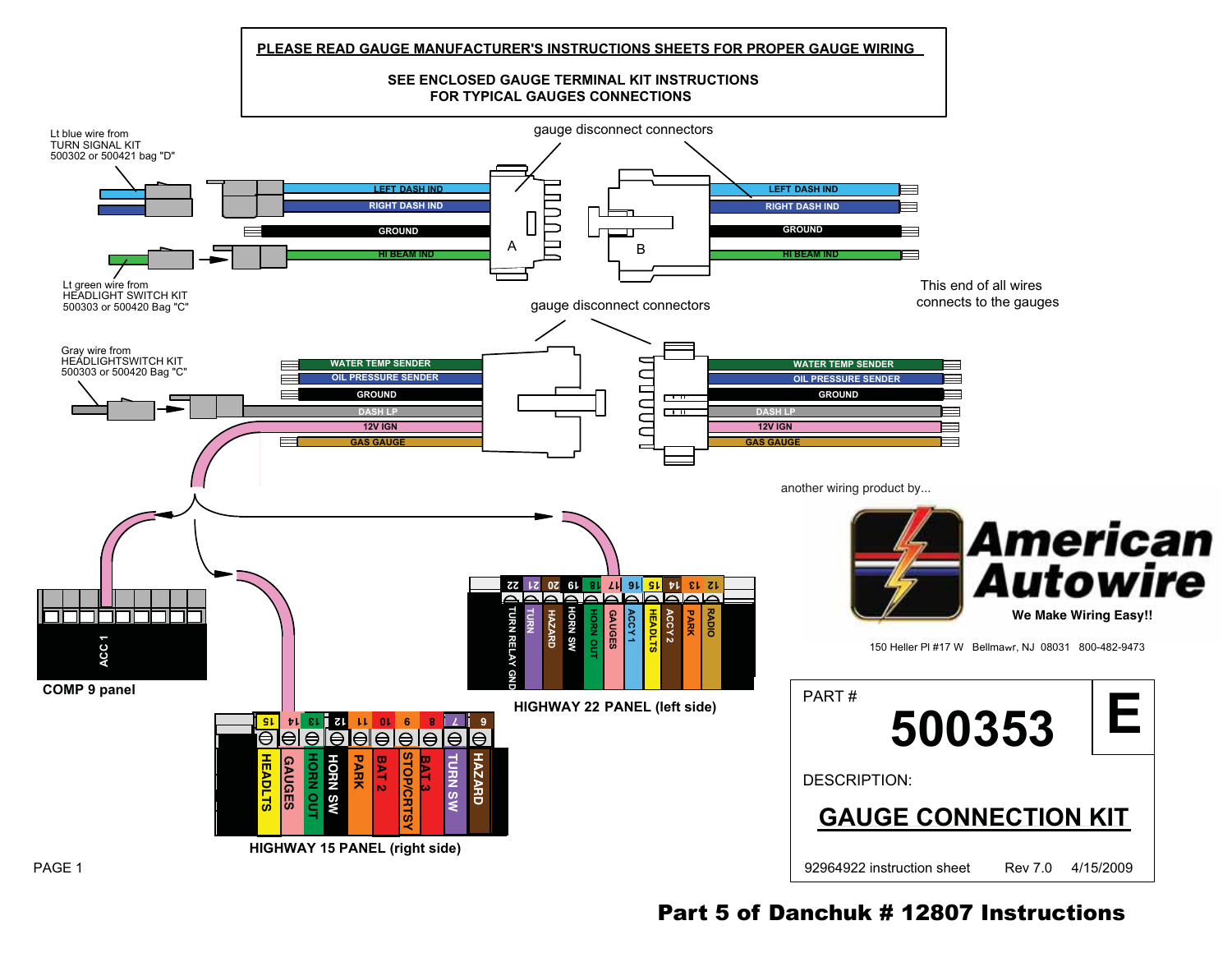## **INSTALLATION INSTRUCTIONS**

Gauge disconnect connectors are provided for ease of installing and removing the gauge cluster. Use terminal kit 92965220 for connection wires to gauges.

| <b>WIRE COLOR</b>                                                     | <b>CIRCUIT</b>                                                                                                                                                                                                                                                   | <b>INSTALLATION</b>                                                                                                                                                                                                                                  |                             |
|-----------------------------------------------------------------------|------------------------------------------------------------------------------------------------------------------------------------------------------------------------------------------------------------------------------------------------------------------|------------------------------------------------------------------------------------------------------------------------------------------------------------------------------------------------------------------------------------------------------|-----------------------------|
| <b>TAN</b>                                                            | <b>GAS GAUGE</b>                                                                                                                                                                                                                                                 | Connect this wire to the fuel gauge on the negative (-) post (sending unit post) using supplied ring or blade type terminals<br>Route the other end to the fuel tank sending unit. Solder all connections.                                           |                             |
| DK BLUE                                                               | OIL PRESSURE GAUGE                                                                                                                                                                                                                                               | Connect this wire to the oil pressure gauge on the negative (-) post (sending unit post) using supplied ring or blade type<br>terminals. Route the other end to the oil sending unit. Solder all connections.                                        |                             |
| DARK GREEN                                                            | <b>WATER TEMP GAUGE</b>                                                                                                                                                                                                                                          | Connect this wire to the temperature gauge on the negative (-) post (sending unit post) using supplied ring or blade type<br>terminals. Route the other end to the temperature sending unit. Solder all connections.                                 |                             |
| BLACK (2)                                                             | <b>GAUGE GROUNDS</b>                                                                                                                                                                                                                                             | Connect this wire to the "ground" post on the gauge using supplied ring or blade type terminals. This wire is then<br>connected to a good chassis ground using a provided ring terminal. Solder all connections.                                     |                             |
| <b>PINK</b>                                                           | 12V IGNITION                                                                                                                                                                                                                                                     | COMP 9 WIRING KIT: Connect this wire to the "12 V" post on the gauges using supplied ring/boot or blade type<br>terminals. This wire is then connected to the "ACCY 1" location, as shown on sheet 1.                                                |                             |
|                                                                       |                                                                                                                                                                                                                                                                  | HIGHWAY 15 WIRING KIT Connect this wire to the "12 V" post on the gauges using supplied ring/boot or blade type                                                                                                                                      |                             |
|                                                                       |                                                                                                                                                                                                                                                                  | terminals. This wire is then connected to the "GAUGES" location, as shown on sheet 1.<br>HIGHWAY 22 WIRING KIT: Connect this wire to the "12 V" post on the gauges using supplied ring/boot or blade type                                            |                             |
|                                                                       |                                                                                                                                                                                                                                                                  | terminals. This wire is then connected to the "GAUGES" location, as shown on sheet 1.                                                                                                                                                                |                             |
| <b>WHITE</b>                                                          | COIL / TACH                                                                                                                                                                                                                                                      | Connect this wire to the tachometer on the negative (-) post (sending unit post) using supplied ring/boot or blade type                                                                                                                              |                             |
|                                                                       |                                                                                                                                                                                                                                                                  | terminals. Route the other end to the ignition coil. Solder all connections.                                                                                                                                                                         |                             |
| LT BLUE                                                               | LEFT DASH IND                                                                                                                                                                                                                                                    | Plug the 2 position connector into the mating connector from the Turn Signal Connection Kit. (Bag "D" - 500302 or 500421).                                                                                                                           |                             |
| DK BLUE                                                               | RIGHT DASH IND                                                                                                                                                                                                                                                   | The loose end wires will connect to the turn signal indicator lamps (It blue=left turn, dk blue=right turn)                                                                                                                                          |                             |
| <b>GRAY</b>                                                           | <b>DASH LIGHTS</b>                                                                                                                                                                                                                                               | Connect one end of this wire to the gauge lamps, using supplied terminal. Solder all connections. The single male<br>connector on the gray wire will plug into the mating gray wire from the Headlight Connection Kit. (Bag "C" - 500303 or 500420). |                             |
| <b>LT GREEN</b>                                                       | <b>HIGH BEAM IND</b>                                                                                                                                                                                                                                             | Connect one end of one wire to the high beam indicator lamp. Connect the end with the single connector on it to the<br>mating It green wire from the Headlight Connection Kit. (Bag "C" - 500303 or 500420).                                         |                             |
| <b>PURPLE</b>                                                         | <b>VSS SIGNAL</b>                                                                                                                                                                                                                                                | If you are using an electronic speedometer, it will be necessary to use these wires for the speedometer speed sensor.                                                                                                                                |                             |
| <b>YELLOW</b>                                                         | <b>VSS GROUND</b>                                                                                                                                                                                                                                                | The PURPLE VSS SIGNAL wire is used for the actual sensor signal lead and the YELLOW VSS GROUND wire is used as the                                                                                                                                   |                             |
|                                                                       |                                                                                                                                                                                                                                                                  | ground. Each wire has a mating terminal to the other (same color) wire. Plug the female into an unused cavity in connector B.                                                                                                                        |                             |
|                                                                       | Plug the mating male into the mating cavity on connector A. Route the other ends to the speed sensor and speedometer, and<br>connect per the manufacturer's instructions. It is suggested that the wires be twisted for the entire length of the routing to both |                                                                                                                                                                                                                                                      |                             |
|                                                                       |                                                                                                                                                                                                                                                                  | the speed sensor and the speedometer. This may be necessary on some gauges to cancel extraneous signals that may effect                                                                                                                              |                             |
|                                                                       |                                                                                                                                                                                                                                                                  | the operation of the speedometer.                                                                                                                                                                                                                    |                             |
| <b>PURPLE</b>                                                         | <b>VSS POWER</b>                                                                                                                                                                                                                                                 | The PURPLE VSS POWER wire is used for those VSS senders requiring power. Connect one end to the VSS and the other                                                                                                                                    |                             |
| end to a 12 volt ignition source on the panel or the ignition switch. |                                                                                                                                                                                                                                                                  |                                                                                                                                                                                                                                                      |                             |
| <b>WHITE</b>                                                          | <b>TACHOMETER</b>                                                                                                                                                                                                                                                | Use only if you are installing a tachometer. Each wire has a mating terminal to the other (same color) wire. Plug the female into                                                                                                                    |                             |
|                                                                       |                                                                                                                                                                                                                                                                  | an unused cavity in connector B. Plug the mating male into the mating cavity on connector A. Connect one wire to the                                                                                                                                 |                             |
|                                                                       |                                                                                                                                                                                                                                                                  | tachometer, following the manufacturer's instructions, and connect the other wire to the coil.                                                                                                                                                       |                             |
| <b>BROWN WIRE</b>                                                     | <b>LIGHT DIM</b>                                                                                                                                                                                                                                                 | Use only if you are using a Dakota Digital instrument cluster. Each wire has a mating terminal to the other (same color) wire.                                                                                                                       |                             |
|                                                                       |                                                                                                                                                                                                                                                                  | Plug the female into an unused cavity in connector B. Plug the mating                                                                                                                                                                                |                             |
|                                                                       |                                                                                                                                                                                                                                                                  | male into the mating cavity on connector A.                                                                                                                                                                                                          | PART#                       |
|                                                                       |                                                                                                                                                                                                                                                                  | Route one wire to the brown rear parking lamp circuit in the                                                                                                                                                                                         | 500353                      |
|                                                                       |                                                                                                                                                                                                                                                                  | Headlight Switch Kit (Bag "C" - 500303).<br>Route the other end to the Dakota panel. This wire is needed to dim                                                                                                                                      |                             |
|                                                                       |                                                                                                                                                                                                                                                                  | the panel lights when the exterior lights are on (to reduce eye strain).                                                                                                                                                                             |                             |
|                                                                       |                                                                                                                                                                                                                                                                  |                                                                                                                                                                                                                                                      | <b>DESCRIPTION:</b>         |
|                                                                       |                                                                                                                                                                                                                                                                  |                                                                                                                                                                                                                                                      | <b>GAUGE CONNECTION KIT</b> |
|                                                                       |                                                                                                                                                                                                                                                                  |                                                                                                                                                                                                                                                      |                             |

PAGE 2

## Part 5 of Danchuk # 12807 Instructions

92964922 instruction sheet Rev 7.0 4/15/2009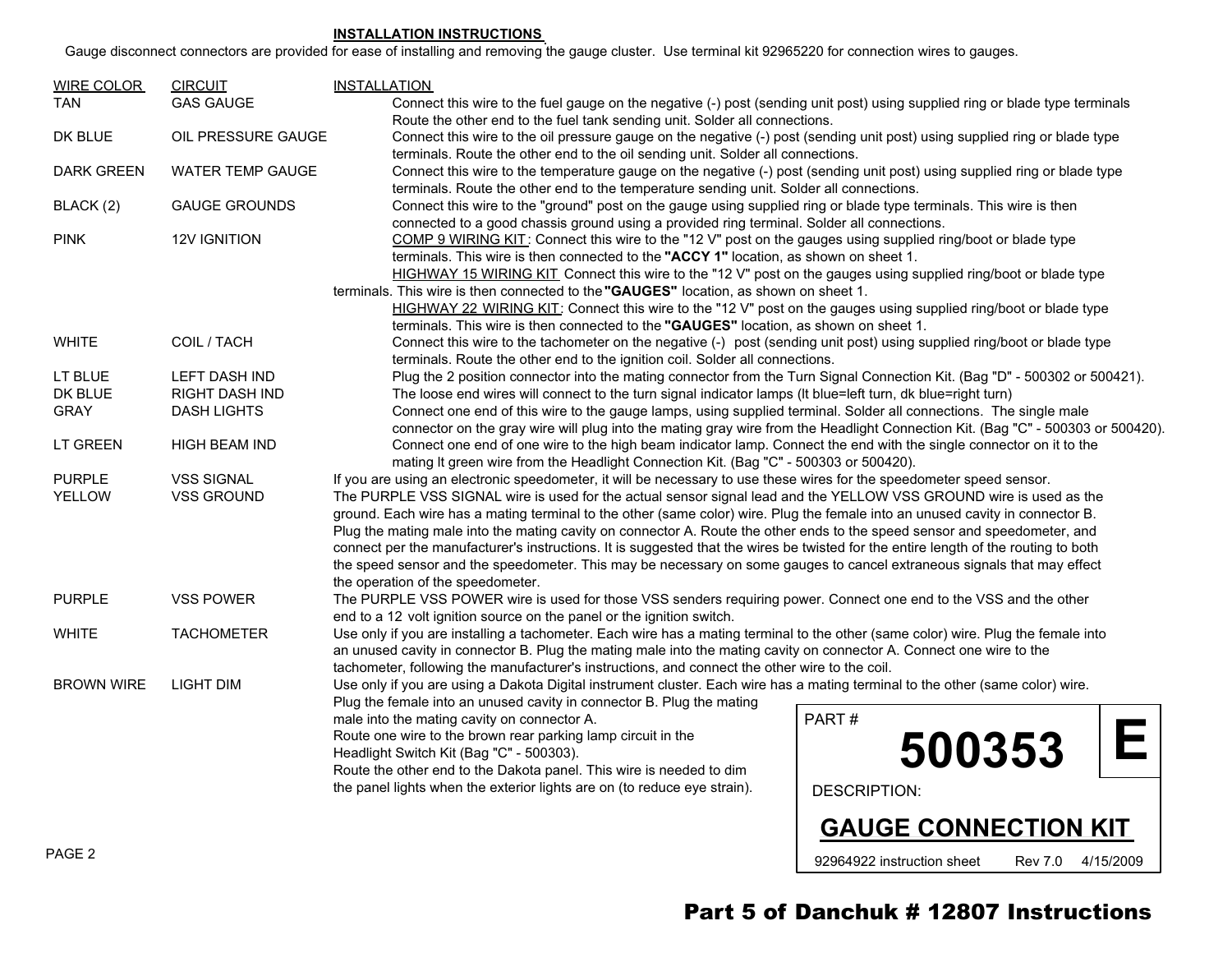